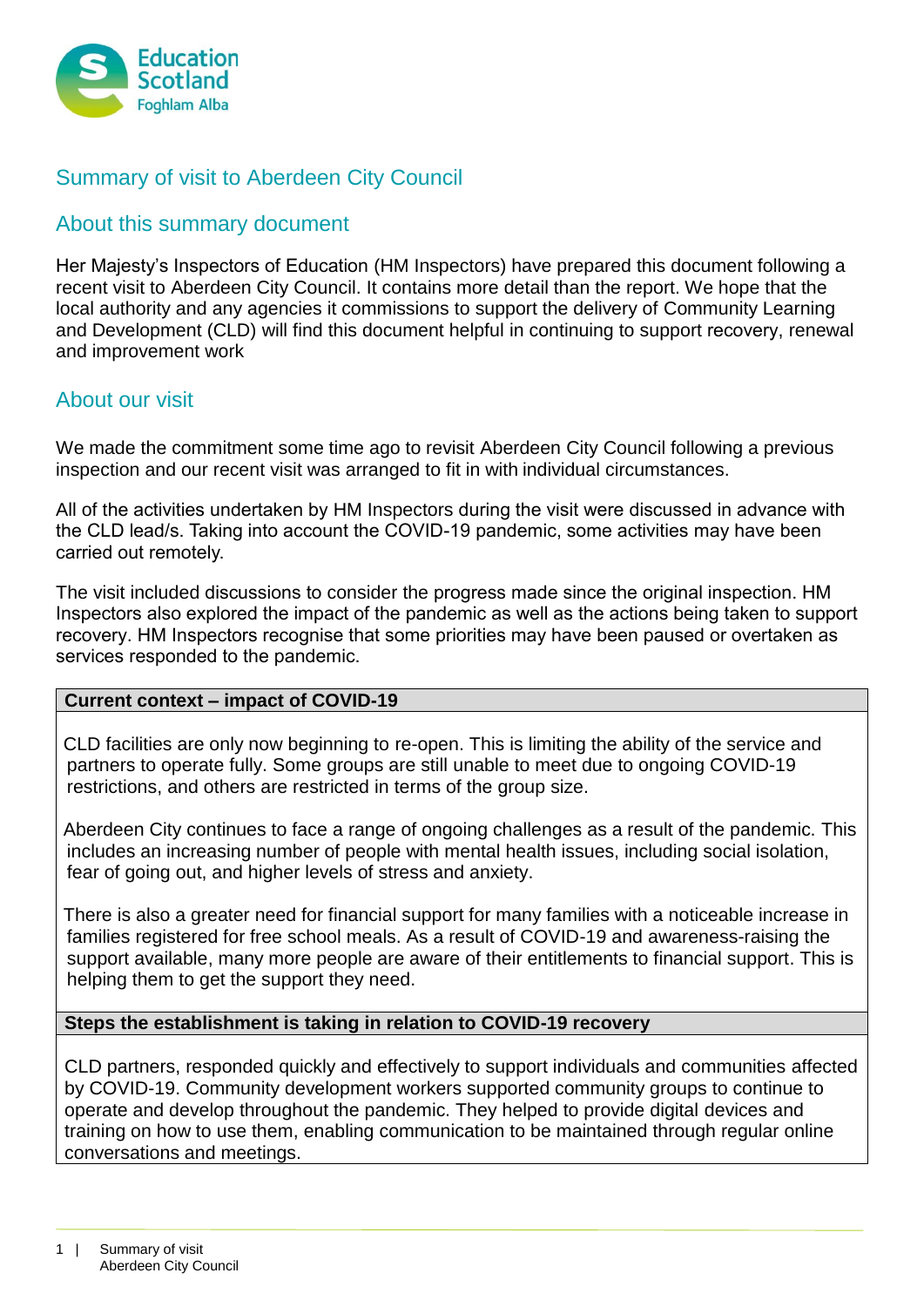

New groups were supported to open bank accounts when COVID-19 restrictions allowed. Community groups who were able to operate from their own premises responded well to meet community needs. For example, by distributing food, providing information and advice and allocating grant funding to families in need.

CLD, education, social work, and other partners are providing responsive and coordinated support to families throughout the pandemic. Hubs for vulnerable children were set up quickly and staffed by a range of partners who worked effectively together. Based on this successful approach, a new whole system, single entry point model for supporting families has developed. As a result, since October 2020 over 600 families are benefitting from support through this new approach. 'Senior' hubs, provided support for young people, staffed by youth and arts workers. These hubs helped to keep young people safe and support them, for example through the role modelling of positive behaviours.

'Food and fun' in the summer of 2020 and 'summer of play' initiatives in 2021 provided safe, nurturing hubs for children to play with their peers in a supportive family atmosphere. In addition, 'camp geronimo' provided a safe and enjoyable opportunity outdoors for families to meet and reconnect.

There is a variety of outdoor learning opportunities being provided by CLD and a range of partner organisations and community groups. These include 'walk and talk' and hill-walking groups, community gardens, creative outdoor activities and conservation work. The 'keep growing Aberdeen' project developed in response to COVID-19 to reach more vulnerable people, such as those shielding. This has developed from a small scale pilot to distributing over 400 growing packs this year to priority neighbourhoods. With considerable interest from schools recently, this project has potential to develop further.

The outdoor learning offer provides a range of benefits for the adults and families who participate. This includes improvements to their physical and mental health, reducing levels of stress, developing friendships and benefitting from social interaction. In addition they are gaining in confidence, developing new skills and a few are gaining recognised awards such as Saltire, John Muir and Adult Achievement Awards. A few of the outdoor learning providers are working closely and well together. Some are able to network and share ideas through the Adult Learning Providers Group. However, there is scope for more networking to develop further the collective outdoor learning offer.

CLD partners provided a swift and effective response to supporting adult learners at the start of the pandemic. Partners including Station House Media Unit, the Workers Educational Association and Healthy Minds offered a range of online activities and courses. Many learners struggled at the start, both with the technology and their ability to participate fully. However, the distribution of lap tops and other digital equipment helped learners engage, with some progressing to gaining qualifications. As providers move towards blended learning in the future, there is scope for the Adult Learning Network to oversee the ongoing development of digital learning and share emerging practice.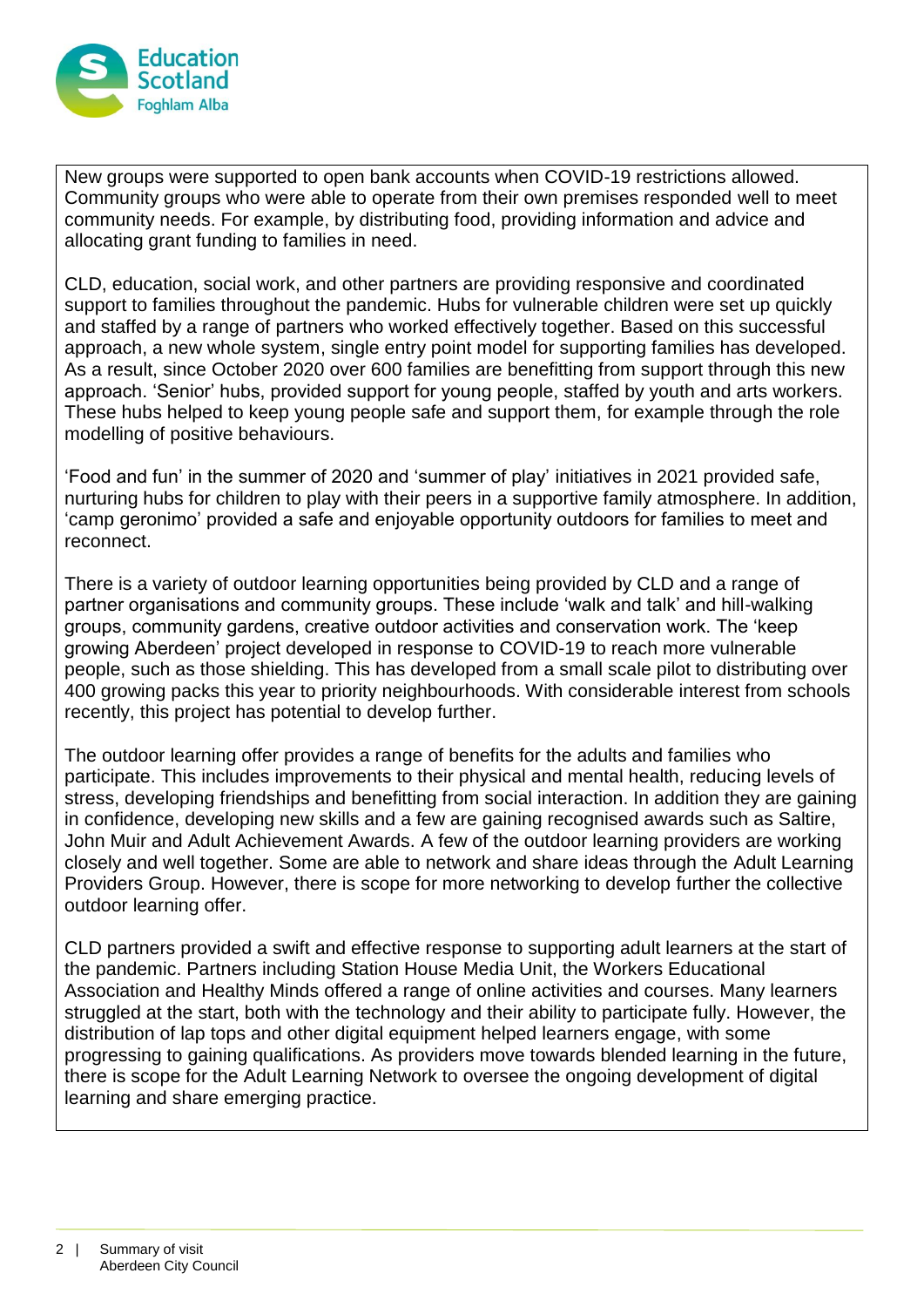

CLD staff working in partnership with Criminal Justice provided a quick and proportionate response during the first period of closure. A range of methods were used to support adults doing unpaid work as part of a community service order. This included cooking challenges and 'walk and talk' sessions. A few adults achieved certificates and others now participate in learning in their local community. A few learning groups were able to adapt to using digital devices. However, it remains a challenge for others.

### **Safeguarding**

There were no issues re safeguarding identified in the original inspection. Child protection and safeguarding remain an important aspect of practice for CLD and the Child Protection policy was updated recently. Youth workers are aware of the issues regarding online safety and are encouraged to be vigilant when working with young people. Child protection and safeguarding training is mandatory for all staff and this is discussed regularly at staff meetings and in individual discussions. Annual updates are also in place. During the pandemic staff delivering food and other essential items were advised to be vigilant when dealing with potentially vulnerable families. All volunteers are Protecting Vulnerable Groups checked and given access to the same training as CLD workers. Leased community centres are also required to follow council guidance and procedures.

### **Strengthen governance for CLD**

**HM Inspectors identified strengths, progress and areas for further consideration during the visit.**

Governance arrangements for CLD have improved considerably since the last inspection visit. Changes to the structure of CLD are having a positive impact on CLD staff and are leading to greater clarity of purpose. CLD staff, including those who moved to new posts, are motivated and positive about the direction of travel.

The refreshed Community Empowerment Group (CEG) has been operating in its current form for almost a year. The group now has clear responsibility and ownership for the governance of the CLD Plan. Members of the group are committed to aligning the CLD Plan with the Community Planning Partnership and Local Outcomes Improvement Plan (LOIP) priorities. They are making good progress with this and closer alignment has emerged with a clear focus on meeting needs. Community voice is a stronger feature in current plans.

The CLD Plan (2021-24) for Aberdeen is underpinned by strategic priorities for the city. Alignment with the LOIP is much clearer than in the past and has an increased focus on securing improvement. Partners recognise and support the priorities in the CLD plan.

Leadership of CLD is now stronger. Vision, values and aims and clearer and better understood by partners. CLD staff demonstrate a good understanding of the direction of travel as set out in the CLD Plan.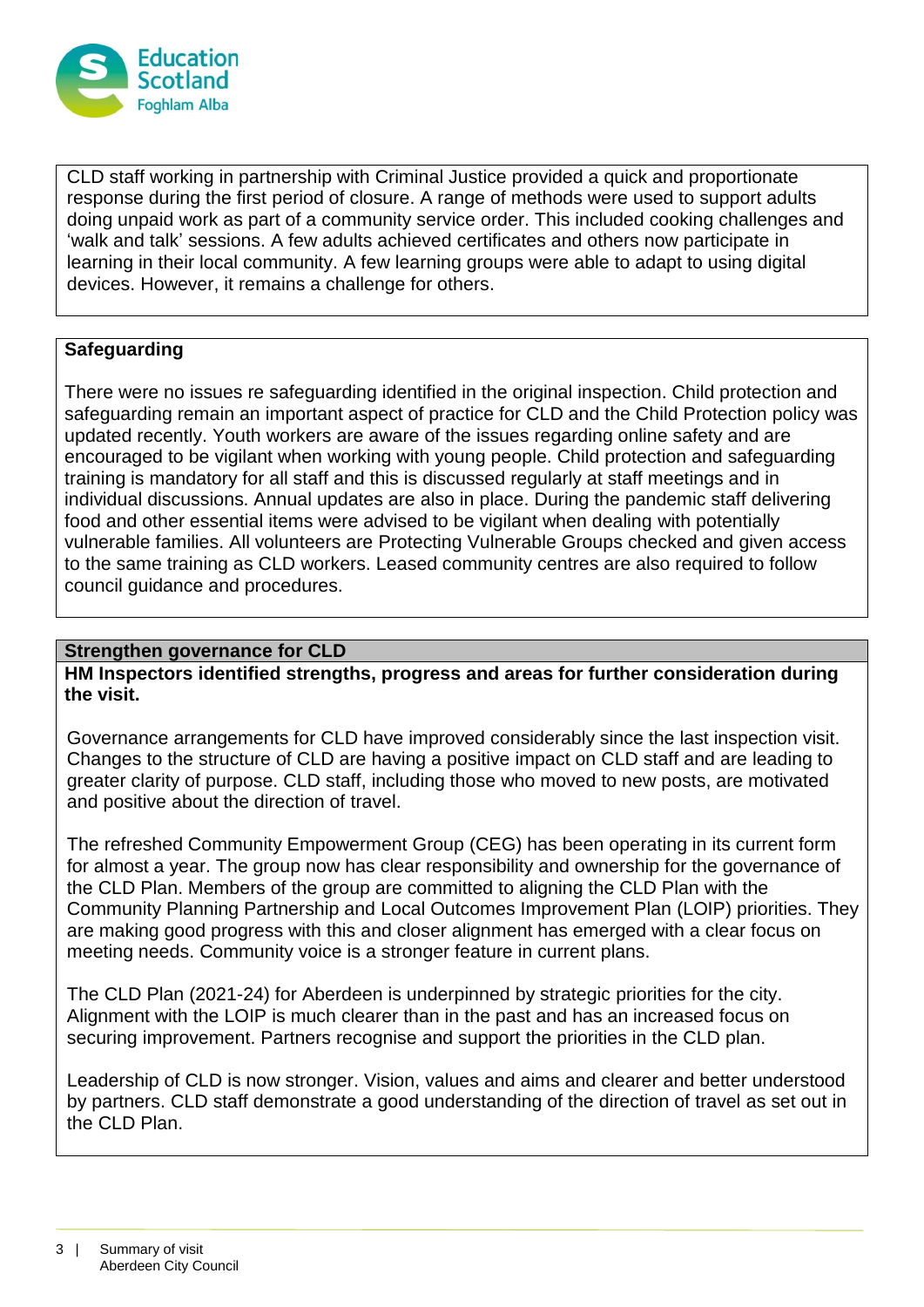

CLD staff now feel more involved in the development of priorities for CLD. As a result of changes in Development Manager roles, working practices have been changed and improved; for example home visiting arrangements for family learning and the delivery of English Speakers of Other Languages.

There is now greater alignment between priorities in the LOIP, the CLD Plan and locality plans, with a clear line of sight across all three plans. The use of online platforms was successful in engaging a wider range of partners and local people to set the direction of the CLD Plan. The Fairer Aberdeen Fund is better aligned to LOIP priorities and reporting mechanisms are clearer than in the past.

Arrangements for the operation of Partnership Forums is improving. New guidance has been issued recently and partners are now clearer about their role and purpose. Planning through the Partnerships Forums is better informed by data that is collated centrally within education and CLD. Barriers that existed before have been removed and there is a greater sense of collective ownership.

The universal offer from CLD and their partners is leading to bespoke responses. Families are receiving the support they need more quickly. Planning across partners is improving and CLD is viewed as a key partner in the continued support to vulnerable families. The revised deployment of CLD resources is having a positive impact in areas of Aberdeen where they did not traditionally offer a high level of service. For example, in Bridge of Don high levels of self-referral demonstrate the changing level of need across the city.

The Northfield Partnership Forum continues to enjoy a high level of commitment from partners. Their improvement plan focuses on responding to need and providing timely support. The sub group structure is beginning to help partners plan and allocate resources. In response to COVID-19, the Walk and Talk as part of the family learning response ensured that important relationships remained in place. A recent residential experience for local families was well received.

Responding to the challenges of the pandemic has helped to highlight the role of CLD and, as a result, the connections and collaboration between CLD services and partners is stronger and more effective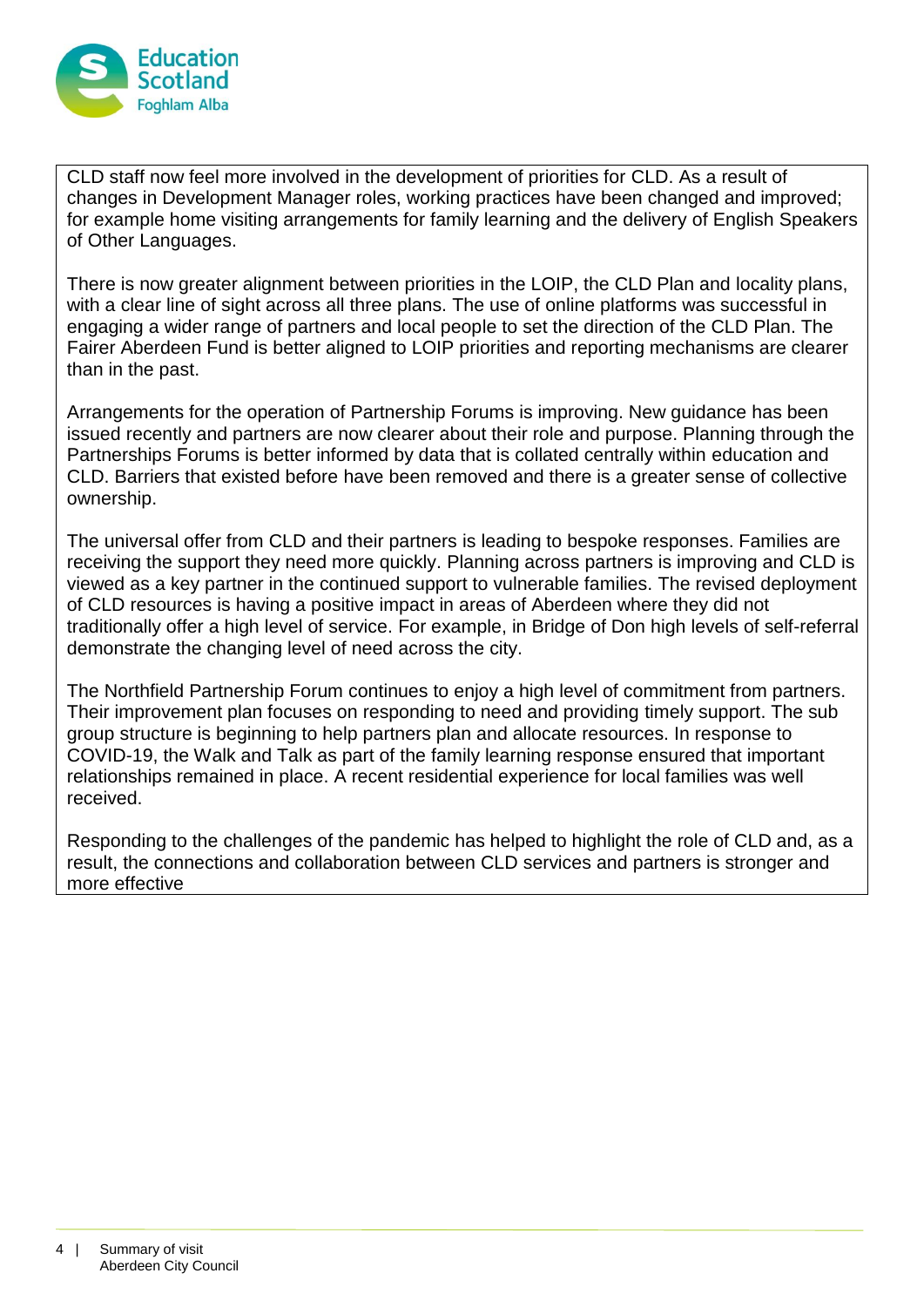

The Mastrick Youth Project is an example of strong and effective partnership working to address anti-social behaviour. Streetsport, run in partnership with Robert Gordon University, worked with Police Scotland, Tesco Summerhill, Aberdeen City Council and Aberdeen Football Club Community Trust to create a youth hub for young people to enjoy in the Mastrick area of the city. The sessions have allowed young people in the local community to gather in a safe and fun environment to take part in a range of activities from football to rock-climbing and smoothie making. As a result, there has been a 90% reduction in anti-social behaviour locally, saving time and resources spent on policing and repairing damage.

The recently established Adult Learning Providers Group (ALPG) has responsibility for the adult learning section of the CLD Plan. The benefits of more effective communication between partners are beginning to provide a better service for adult learners with partners being better able to respond and react quickly. For example, in meeting the needs of new scots including Afghan refugees.

The ALPG is at an early stage of implementing the CLD plan. The action plan is not yet fully developed but should be completed soon. Partners have their own individual systems and processes in place to monitor and evaluate their success. However, they recognise that they still need to consider and agree how to do this collectively and efficiently.

CLD staff should continue to support Partnership Forums across Aberdeen so they fully meet the needs of children and their families.

A robust framework is now in place to monitor the progress of the CLD plan. However, the CEG has identified is the challenge of involving key stakeholders in monitoring and evaluation. There is also further work to determine the exact role of the group in monitoring the progress of the CLD Plan.

**Improve networking across CLD providers to help with the sharing of practice and peer support**

**HM Inspectors identified strengths, progress and areas for further consideration during the visit.**

Networking amongst CLD staff is improving. CLD staff are sharing their skills and experience across professional disciplines. Collaboration has improved and staff across youth work, adult learning and family learning are working together more effectively As a result, practices have changed and developed.

All CLD staff are more confident in the use of digital platforms to deliver their work with learners and communities. Many have supported colleagues and shared expertise. Staff taking up temporary posts recognise the importance of developing new skills through gaining experience of other roles.

CLD practitioners in Aberdeen collaborate more regularly with colleagues at national level. There is increased engagement with local authorities in the Northern Alliance and more opportunities for joint working. In early 2021, CLD workers from Aberdeen participated in a